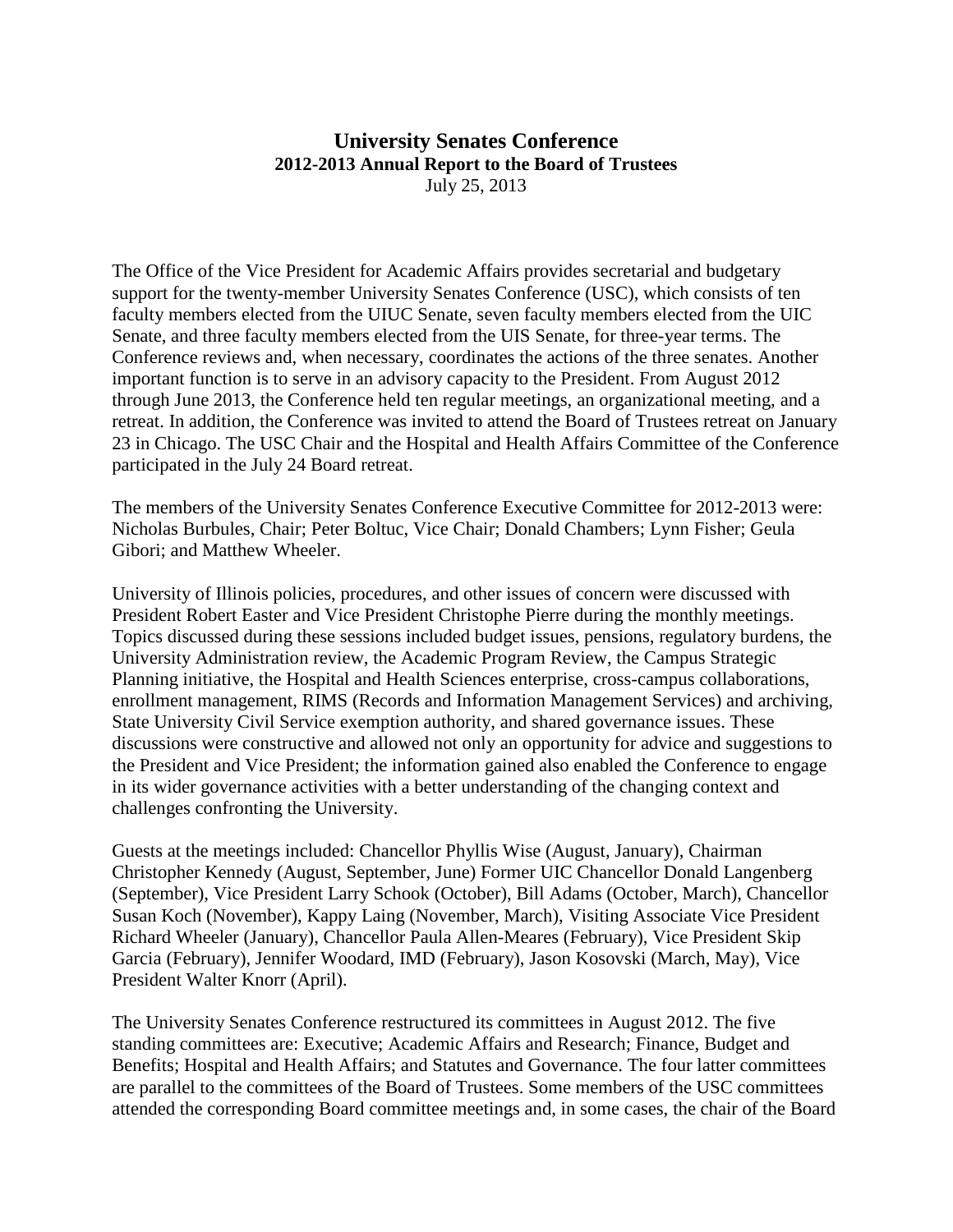committee was invited to meet with the USC committee. The Conference hopes to strengthen the relationship between the Board and USC committees. The overall impact of the new committee structure has been extremely productive, allowing the Conference not only to pursue parallel lines of inquiry simultaneously, but to allow the Conference to become better informed and more engaged with a range of issues confronting the University as a whole.

The following proposed changes to the University of Illinois *Statutes* and *General Rules Concerning University Organization and Procedures* were approved in 2012-2013:

ST-78/GR-47. Proposed Revisions to the *Statutes* and *The General Rules Concerning University Organization and Procedures* – to change throughout both documents "Vice President/Chancellor at the (Urbana-Champaign, Chicago, or Springfield) Campus" to "Chancellor at the (Urbana-Champaign, Chicago, or Springfield) Campus/Vice President". Passed UIC Senate 11/29/12. Passed UIS Senate 11/30/12. Passed UIUC Senate 12/3/12. Approved by the Board of Trustees 1/24/13.

Following are items that were active on the Conference's agenda in 2012-2013.

ST-72. Revisions to the *Statutes*, Article X, Section 2 (Academic Freedom). Passed UIUC Senate 12/6/10. Passed UIC Senate 9/22/11. Passed UIS Senate 12/14/12. Transmitted to the President 1/18/13.

The USC Statutes and Governance Committee is working with Peg O'Donoghue and Katherine Galvin to resolve some concerns that have been raised with the proposed language.

ST-77/GR-46. Revisions to the *Statutes* and *General Rules* – Edits and Updates.

A group headed by Susan Kies is undertaking an overarching review of the two documents. Faculty representation on the group includes USC members Professor Nicholas Burbules, Professor Lynn Fisher, and Professor Prasanta Kalita.

ST-79. Proposed revisions to the *Statutes*, Article XIII, Section 8 – to authorize the University Senates Conference to initiate revisions to the *Statutes*. Approved by USC 1/17/13. Transmitted to Senates 4/5/13. Revised language transmitted to Senates 6/21/13.

The senates have been asked to review the proposed changes and report back to USC.

OT-295: Resolution concerning the University *Statutes* and *General Rules* as basic governing documents.

The resolution was transmitted to the Board of Trustees, the President, the Chancellors and the Senates on 2/22/13.